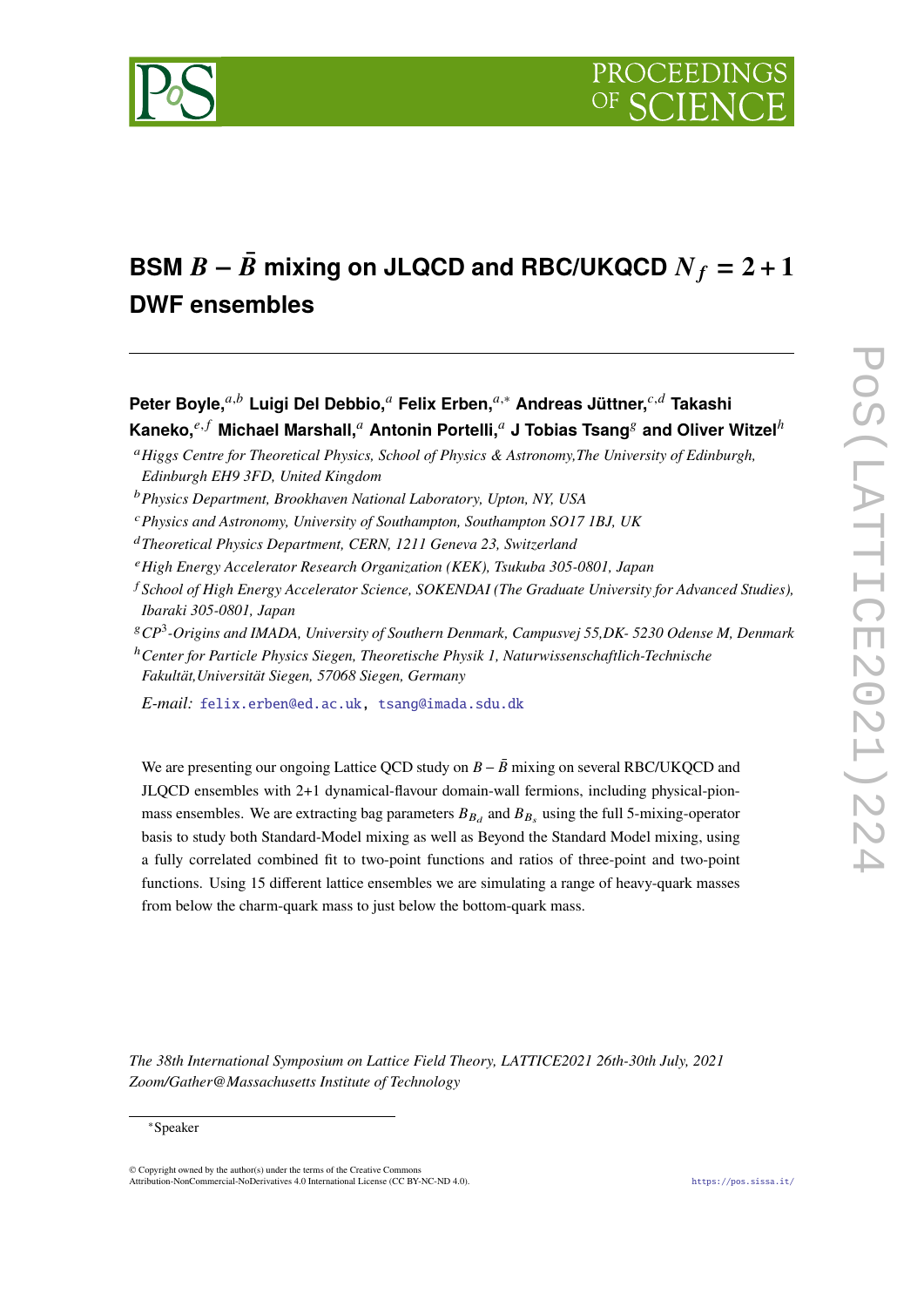#### **1. Introduction**

<span id="page-1-0"></span>Neutral  $B_{(s)}$  meson mixing occurs at the one-loop level in the Standard Model (SM) via the box diagrams shown in Fig. [1.](#page-1-0) Contributions with a top quark dominate, rendering these processes



**Figure 1:** The two W-exchange box diagrams contributing to  $B - \bar{B}$  mixing. Both are dominated by the t quark loop.

inherently short-distance. Hence lattice QCD calculations are well suited to determine the nonperturbative contributions due to the strong force, and meson mixing can be expressed in terms of local four-quark operators with  $\Delta b = 2$ . The calculation is similar to the case of  $K - \bar{K}$  mixing, which the RBC/UKQCD collaboration has studied extensively [\[1](#page-8-0)[–5\]](#page-8-1).  $B_{(s)} - \bar{B}_{(s)}$  mixing, however, faces the additional challenge to simulate the much heavier  $b$ -quarks. In the past we considered  $b$  quarks in the static limit  $[6, 7]$  $[6, 7]$  $[6, 7]$ , but more recently moved to a fully relativistic setup  $[8]$ . Building upon  $[8]$ we report here on recent extensions: 1) We consider the full basis with five operators needed in some extensions of the SM. 2) We are working towards a fully non-perturbative renormalisation (NPR) [\[9\]](#page-8-5) using the RI-SMOM scheme [\[10\]](#page-8-6). 3) Measurements on additional ensembles are included extending the range of heavy-quark masses simulated and giving us a better handle to estimate systematic uncertainties.

This will enable us to determine from first principles several quantities which provide stringent tests of the SM or constrain Beyond the Standard Model (BSM) physics. A simple example is the comparison of experimental and theoretical determinations of the mass differences of the neutral  $B_{(s)}$  mesons,  $\Delta M_d$  and  $\Delta M_s$ . HFLAV [\[11\]](#page-8-7) provides the precise average of the experimental results [\[12](#page-8-8)[–19\]](#page-9-0) and on the lattice HPQCD [\[20\]](#page-9-1) and Fermilab/MILC [\[21\]](#page-9-2) have determined  $\Delta M_d$  and  $\Delta M_s$ . Further determinations based on QCD sum rules [\[22–](#page-9-3)[26\]](#page-9-4) exist. Currently this comparison [\[27\]](#page-9-5) shows a tension between the lattice results. While HPQCD is in agreement with the experimental value [\[11\]](#page-8-7), Fermilab/MILC is not. Our own work [\[8\]](#page-8-4) provides so far only the ratio  $\Delta M_d/\Delta M_s$ , where renormalisation coefficients cancel.

Our work is based on  $N_f = 2 + 1$  domain-wall fermion (DWF) [\[28](#page-9-6)[–30\]](#page-9-7) gauge field ensembles generated by the RBC/UKQCD [\[31–](#page-9-8)[33\]](#page-9-9) and JLQCD [\[34\]](#page-9-10) collaborations. Some of their properties are listed in Table [1.](#page-2-0) These ensembles feature pion masses from  $m_{\pi} = 430$  MeV down to the physical range of  $m_{\pi} = 139$  MeV and six values of the lattice spacing ranging from  $a^{-1} = 1.7$  GeV up to  $a^{-1}$  = 4.5 GeV. In addition to the two ensembles at a physical pion mass, there is one dedicated pair to study finite volume effects (all parameters the same but the box size is reduced from  $m_{\pi}L = 4.4$ down to  $m_{\pi}L = 3.0$ ) and two other pairs bracketing the strange quark mass to investigate the effect of the strange sea-quark mass. On all ensembles we simulate multiple heavy-quark masses from below or around  $m_c$  up to just below  $m_b$  on the finest JLQCD ensemble with  $a^{-1} = 4.5$  GeV. By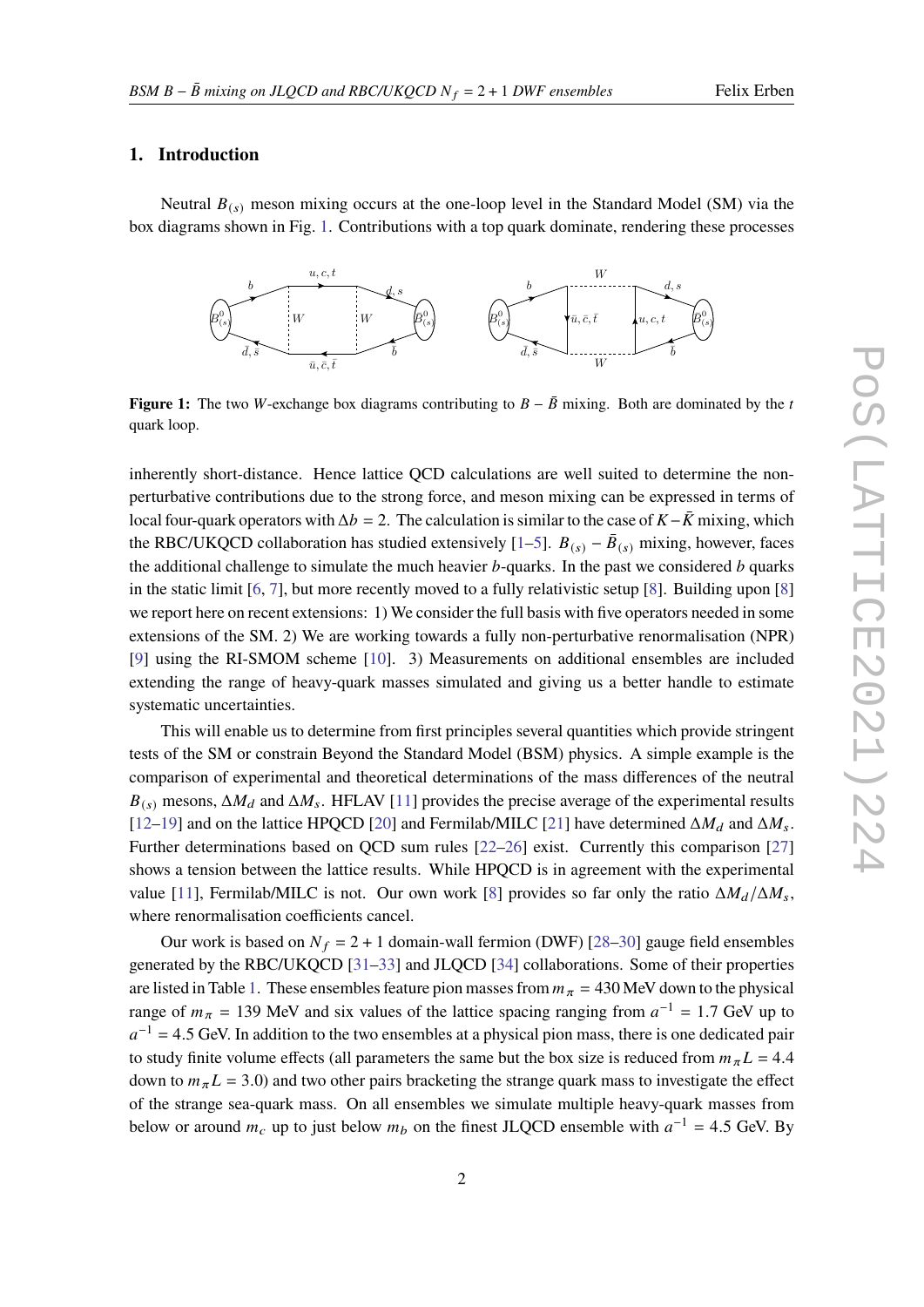<span id="page-2-0"></span>

|              | L/a | T/a | $a^{-1}$ [GeV] | $m_\pi$ [MeV] | $m_{\pi}L$ | hits $\times N_{\text{conf}}$ | collaboration id     |
|--------------|-----|-----|----------------|---------------|------------|-------------------------------|----------------------|
| a1.7m140     | 48  | 96  | 1.730(4)       | 139.2         | 3.9        | $48 \times 90$                | $R/U$ $C0$           |
| a1.8m340     | 24  | 64  | 1.785(5)       | 339.8         | 4.6        | $32 \times 100$               | R/U C1               |
| a1.8m430     | 24  | 64  | 1.785(5)       | 430.6         | 5.8        | $32 \times 101$               | $R/U$ C <sub>2</sub> |
| a2.4m140     | 64  | 128 | 2.359(7)       | 139.3         | 3.8        | $64 \times 82$                | $R/U$ M $0$          |
| a2.4m300     | 32  | 64  | 2.383(9)       | 303.6         | 4.1        | $32 \times 83$                | $R/U$ M1             |
| a2.4m360     | 32  | 64  | 2.383(9)       | 360.7         | 4.8        | $32 \times 76$                | $R/U$ M2             |
| a2.4m410     | 32  | 64  | 2.383(9)       | 411.8         | 5.5        | $32 \times 81$                | $R/U$ M3             |
| a2.5m230-L   | 48  | 96  | 2.453(4)       | 225.8         | 4.4        | $24 \times 100$               | J C-ud2-sa-L         |
| $a2.5m230-S$ | 32  | 64  | 2.453(4)       | 229.7         | 3.0        | $16 \times 100$               | J C-ud2-sa           |
| $a2.5m310-a$ | 32  | 64  | 2.453(4)       | 309.1         | 4.0        | $16 \times 100$               | J C-ud3-sa           |
| $a2.5m310-b$ | 32  | 64  | 2.453(4)       | 309.7         | 4.0        | $16 \times 100$               | $J$ C-ud $3$ -sb     |
| a2.7m230     | 48  | 96  | 2.708(10)      | 232.0         | 4.1        | $48 \times 72$                | R/U F1M              |
| a3.6m300-a   | 48  | 96  | 3.610(9)       | 299.9         | 3.9        | $24 \times 50$                | J M-ud3-sa           |
| a3.6m300-b   | 48  | 96  | 3.610(9)       | 296.2         | 3.9        | $24 \times 50$                | $J$ M-ud3-sb         |
| a4.5m280     | 64  | 128 | 4.496(9)       | 284.3         | 4.0        | $32 \times 50$                | J F-ud3-sa           |

**Table 1:** List of ensembles used in this work. Both the RBC/UKQCD and the JLQCD ensembles feature three lattice spacings which together range from  $a^{-1} = 1.7$  GeV down to  $a^{-1} = 4.5$  GeV. To have a consistent naming convention in our set of ensembles from two collaborations, we introduce a special shorthand notation in the first column which is used throughout this work. For readers familiar with earlier work by the RBC/UKQCD ("R/U") and JLQCD ("J") collaborations, we also list in the last column names previously used by the respective collaborations. The column 'hits  $\times N_{\text{conf}}$ ' refers to the number of  $Z_2$  wall sources placed equidistantly on each configuration.

performing a combined analysis in terms of a global fit, we expect excellent control when taking the continuum limit and extrapolating to physical quark masses.

Light and strange quarks are simulated using the same DWF action as was used in the sea sector. Heavy quarks ranging from charm to bottom are simulated using stout-smeared [\[35\]](#page-9-11) Möbius DWF [\[36\]](#page-9-12) with parameters  $b = 1.5$  and  $c = 0.5$ . All our computations are done using the software suites Grid [\[37\]](#page-9-13) and Hadrons [\[38\]](#page-9-14).

#### **2. Lattice computation**

One ingredient we compute on the lattice are two-point correlation functions of mesons with a light and a heavy quark, and mesons with a strange and a heavy quark. These are given by

$$
C_{\Gamma_1,\Gamma_2}^{s_1,s_2} = \sum_{\mathbf{x}} \langle O_{\Gamma_2}^{s_2}(\mathbf{x},t) O_{\Gamma_1}^{s_1}(\mathbf{0},0)^{\dagger} \rangle = \sum_{n=0}^{\infty} \frac{M_{\Gamma_2 n}^{s_2} M_{\Gamma_1 n}^{s_1*}}{2E_n} \left( e^{-E_n t} \pm e^{-E_n (T-t)} \right),\tag{1}
$$

with the energy  $E_n$  and matrix element  $M_{\Gamma_n}^{s_n}$  $T_{\Gamma_i n}^{s_i} = \langle X_n | O_{\Gamma_i}^{s_i} \rangle$  $\frac{s_i}{\Gamma_i}$  |0) of the *n*<sup>th</sup> excited meson state  $X_n$ . The ± sign depends on the choice of interpolation operators

$$
O_{\Gamma_i}^{s_i}(\mathbf{x},t) = \bar{q}_2(\mathbf{x},t) \sum_{\mathbf{y}} \omega_s(\mathbf{x},\mathbf{y}) \Gamma_i q_1(\mathbf{y},t), \qquad (2)
$$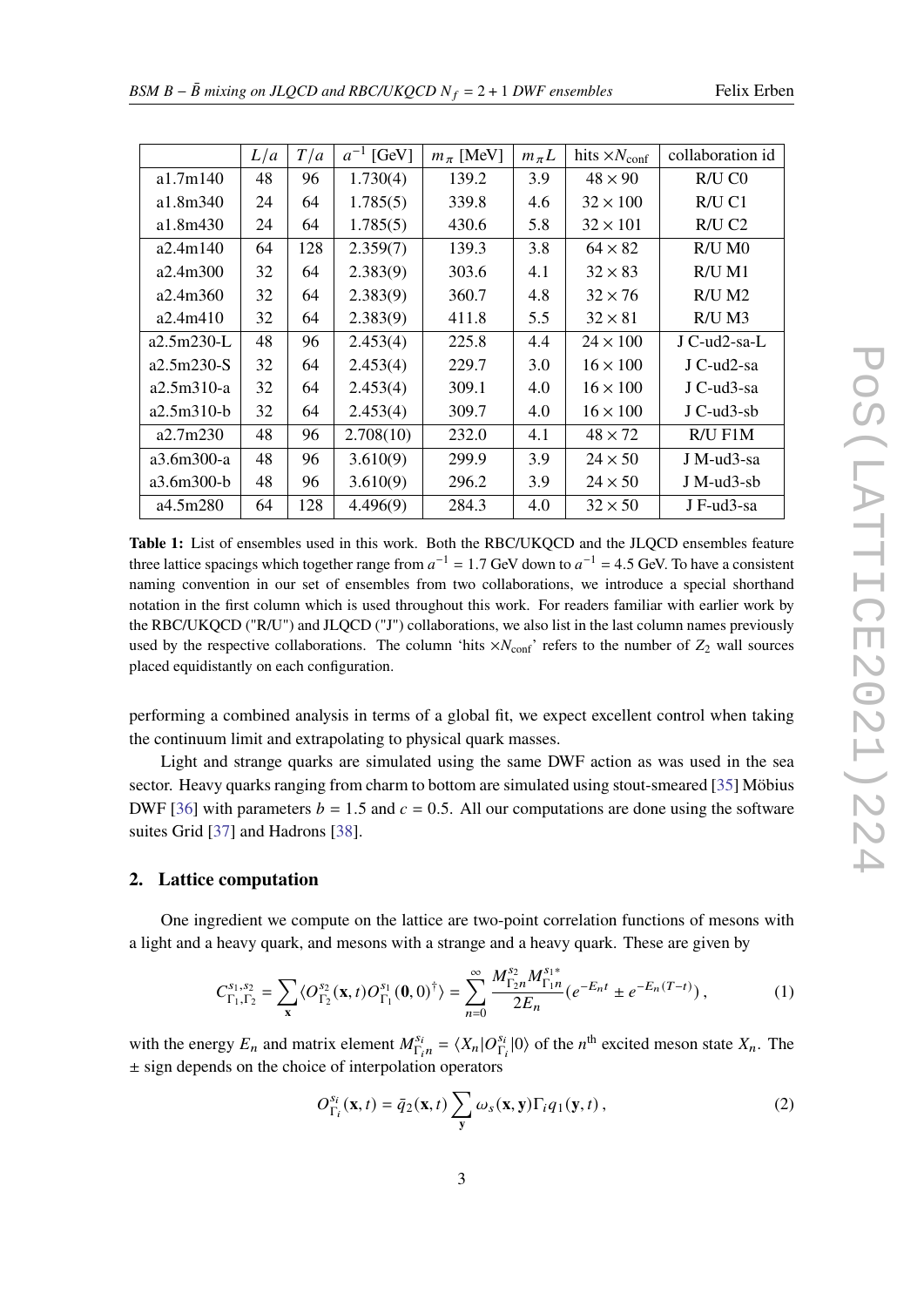



<span id="page-3-0"></span>**Figure 2:** Sketch of the lattice setup to calculate three-point functions with a four-quark-operator insertion at time *t*. The time separation between the  $B_{(s)}^0$  and  $\overline{B}_{(s)}^0$  mesons is  $\Delta T$ .

which are defined by their quark content  $q_1, q_2$  and their Dirac structure, which we limit to  $\Gamma_i$  $\gamma_5 \equiv P$  (pseudoscalar) and  $\Gamma_i = \gamma_0 \gamma_5 \equiv A$  (temporal component of the axial vector). The smearing operator  $\omega_s$  is chosen to be either smeared (S) or local (L) at source and sink of each propagator. We use Gaussian smearing  $[39-41]$  $[39-41]$  on the coarser a1.7 to a2.4 ensembles, where we have correlation functions  $C^{s_1,s_2}$  with  $s_1, s_2 \in \{SL, SS\}$  for the light and strange propagators (the first entry corresponds to the source, the second to the sink) and  $s_1$ ,  $s_2 = LL$  for the heavy-quark propagators. On the finer a2.5 to a4.5 ensembles, we only have two-point functions with local interpolators at both source and sink  $(LL)$ .

We determine the non-perturbative contributions to neutral  $B_{(s)}$  meson mixing by implementing the four-quark operators

<span id="page-3-1"></span>
$$
O_{\Gamma\Gamma} = (\bar{b}_a \Gamma d_a)(\bar{b}_b \Gamma d_b), \qquad (3)
$$

and calculate on the lattice three-point correlation functions as schematically shown in Fig. [2.](#page-3-0) These three-point functions are described by

$$
C_3^{O_{\text{IT}}}(t, \Delta T) = \langle P(\Delta T)O_{\text{IT}}(t)\bar{P}^{\dagger}(0)\rangle
$$
  
\n
$$
\approx \frac{P_0^2}{4E_0^2} \langle X_0 | O_{\text{IT}} | X_0 \rangle e^{-E_0 \Delta T} \times
$$
  
\n
$$
\left[1 + 2\frac{P_1 E_0}{P_0 E_1} \frac{\langle X_0 | O_{\text{IT}} | X_1 \rangle}{\langle X_0 | O_{\text{IT}} | X_0 \rangle} e^{-\Delta E \Delta T/2} \cosh \left[\Delta E \left(t - \Delta T/2\right)\right]\right],
$$
 (4)

with  $\Delta E = E_1 - E_0$ . In Eq. [\(4\)](#page-3-1) we truncate the expressions by writing only the ground and the first excited states explicitly. Further we use the shorthand  $P_n = M_{\Gamma_5 n}^s$  with  $s = S$  on the a1.7 to a2.4 ensembles and  $s = L$  on the a2.5 to a4.5 ensembles. The mixing operators  $O_{\Gamma\Gamma}$  are

$$
O_1 = O_{VV+AA}
$$
,  $O_2 = O_{VV-AA}$ ,  $O_3 = O_{SS-PP}$ ,  $O_4 = O_{SS+PP}$ ,  $O_5 = O_{TT}$ ,

where  $O_1$  is SM operator and  $O_{2-5}$  are important in several SM extensions [\[3\]](#page-8-9). A great advantage of the DWF action is that due to the chiral symmetry the mixing between those operators is minimised:  $O_1$  does not mix with the others,  $O_2$  mixes only with  $O_3$  and  $O_4$  mixes only with  $O_5$ .

## **3. Fitting strategy**

We are interested in the bag parameters

$$
B_i = \frac{\langle P|O_i|\bar{P}^{\dagger}\rangle}{\langle P|O_i|\bar{P}^{\dagger}\rangle_{VSA}},
$$
\n(5)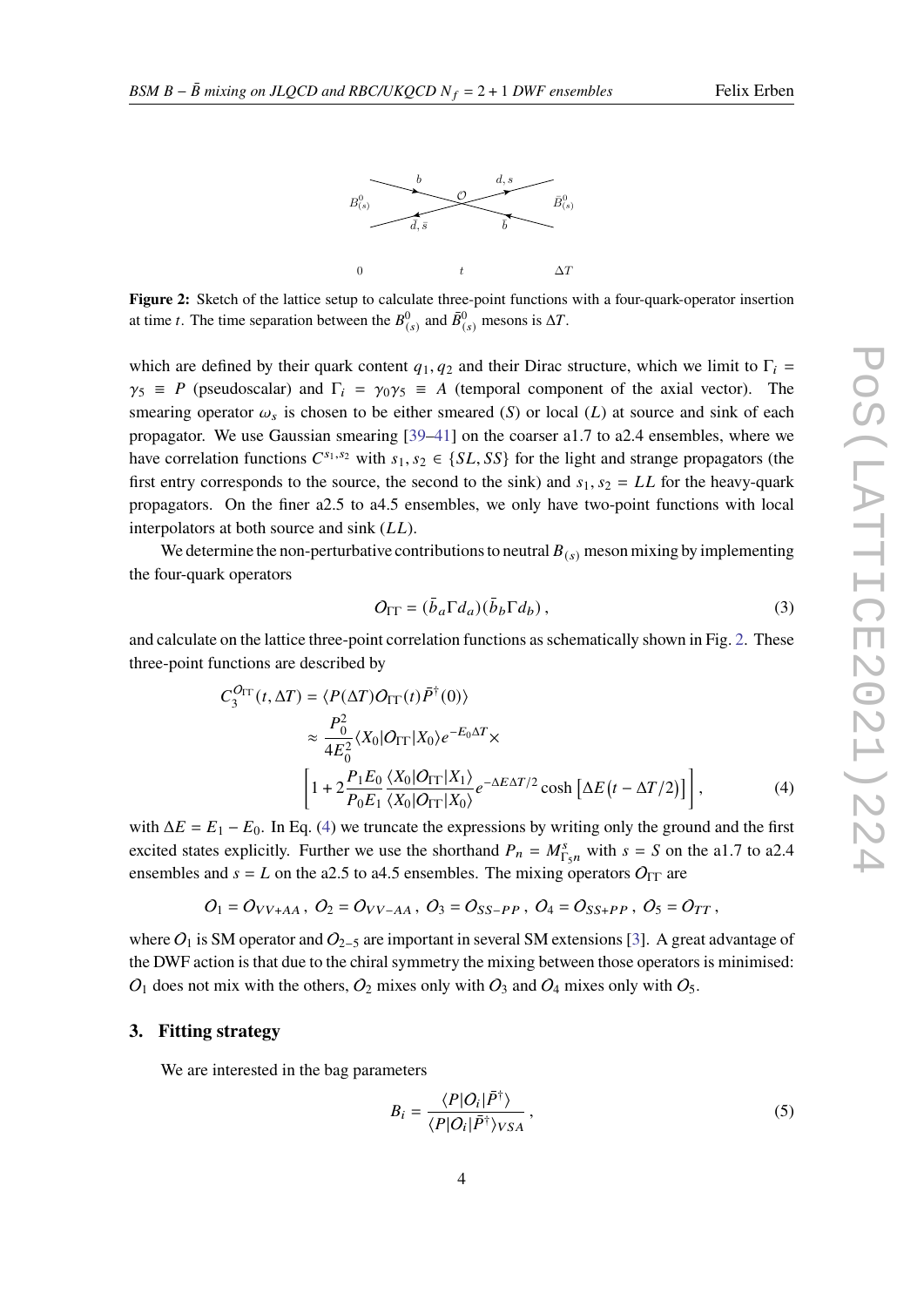which are defined as the ratio of a three-point-function matrix element over its vacuum-saturation approximation (VSA). At leading order the SM bag parameter is given by

$$
B_1 = \frac{\langle P|O_1|\bar{P}^{\dagger}\rangle}{8/3m_P^2 f_P^2},\tag{6}
$$

with meson mass  $m<sub>P</sub>$  and decay constant  $f<sub>P</sub>$ . The other bag parameters are

<span id="page-4-0"></span>
$$
B_i = \frac{(m_q^2 + m_h^2) \langle P | O_i | \bar{P}^\dagger \rangle}{N_i m_P^4 f_P^2}
$$
\n<sup>(7)</sup>

with quark masses  $m_q \in \{m_l, m_s\}$ ,  $m_h$  and the normalisation factors  $N_2 = -\frac{5}{3}$ ,  $N_3 = \frac{1}{3}$ ,  $N_4 =$ 2,  $N_5 = 2/3$  [\[3\]](#page-8-9). The product of two two-point functions

$$
C_{\Gamma_1,\Gamma_2}(t)C_{\Gamma_3,\Gamma_4}(\Delta T - t) \approx \frac{M_{\Gamma_2 0}M_{\Gamma_1 0}M_{\Gamma_4 0}M_{\Gamma_3 0}}{4E_0^2}e^{-E_0\Delta T} \times \left[1 + \frac{E_0}{E_1} \left(\frac{M_{\Gamma_2 1}M_{\Gamma_1 1}}{M_{\Gamma_2 0}M_{\Gamma_1 0}} + \frac{M_{\Gamma_4 1}M_{\Gamma_3 1}}{M_{\Gamma_4 0}M_{\Gamma_3 0}}\right)e^{-\Delta E\Delta T/2}\cosh\left[\Delta E\left(t - \Delta T/2\right)\right]\right], \quad (8)
$$

has a very similar time behaviour to the three-point functions defined in Eq. [\(4\)](#page-3-1). We have omitted the smearing index in the matrix elements  $M_{\rm E}^{s_{\rm E}}$  $S_i$ , which are chosen to cancel the overlap factors of the corresponding three-point function. This leads to the definition of ratios

$$
R_1(t, \Delta T) = \frac{C_3^{O_1}(t, \Delta T)}{8/3C_{PA}(t)C_{AP}(\Delta T - t)},
$$
\n(9)

$$
R_i(t, \Delta T) = \frac{C_3^{O_i}(t, \Delta T)}{N_i C_{PP}(t) C_{PP}(\Delta T - t)}, \quad 2 \le i \le 5,
$$
 (10)

which have a very good overlap with the bag parameters. In both Eq. [\(4\)](#page-3-1) and Eq. [\(8\)](#page-4-0), the cosh-term is equal to 1 for  $t = \Delta T/2$ , so that we can define  $R_i(\Delta T) \equiv R_i(t = \Delta T/2, \Delta T)$ . We have explored several strategies to extract the bag parameters from the two-point and three-point functions and have settled on a single, fully correlated, combined fit to

 $C_{PP}^{LL}, C_{PA}^{LL}, C_{AA}^{LL}, R_i(\Delta T)$ 

for each individual bag parameter on the a2.5 to a4.5 ensembles. We have not performed the combined fits to the a1.7 to a2.4 ensembles yet, but we are planning to perform a similar combined fit to

$$
C^{SS}_{PP}, C^{SS}_{PA}, C^{SS}_{AA}, C^{SL}_{PP}, C^{SL}_{PA}, C^{SL}_{AA}, R_i(\Delta T)
$$

on those. To achieve a fully correlated fit in the two-point functions, we are thinning out the correlation function above a transition value  $t^{\text{inter}}$  and use only every 3rd timeslice up to the end of the fitrange  $t^{max}$ . From the minimum fit timeslice  $t^{min}$  up to  $t^{inter}$ , all timeslices are used. We observe that thinning leads to a better conditioned covariance matrix and more stable correlated fits. For the ratios  $R_i(\Delta T)$  we fit all the data we have available in a range  $[\Delta T^{\min}, \Delta T^{\max}]$ , which effectively corresponds to a thinning in the  $\Delta T$  direction, as we have measured the three-point functions only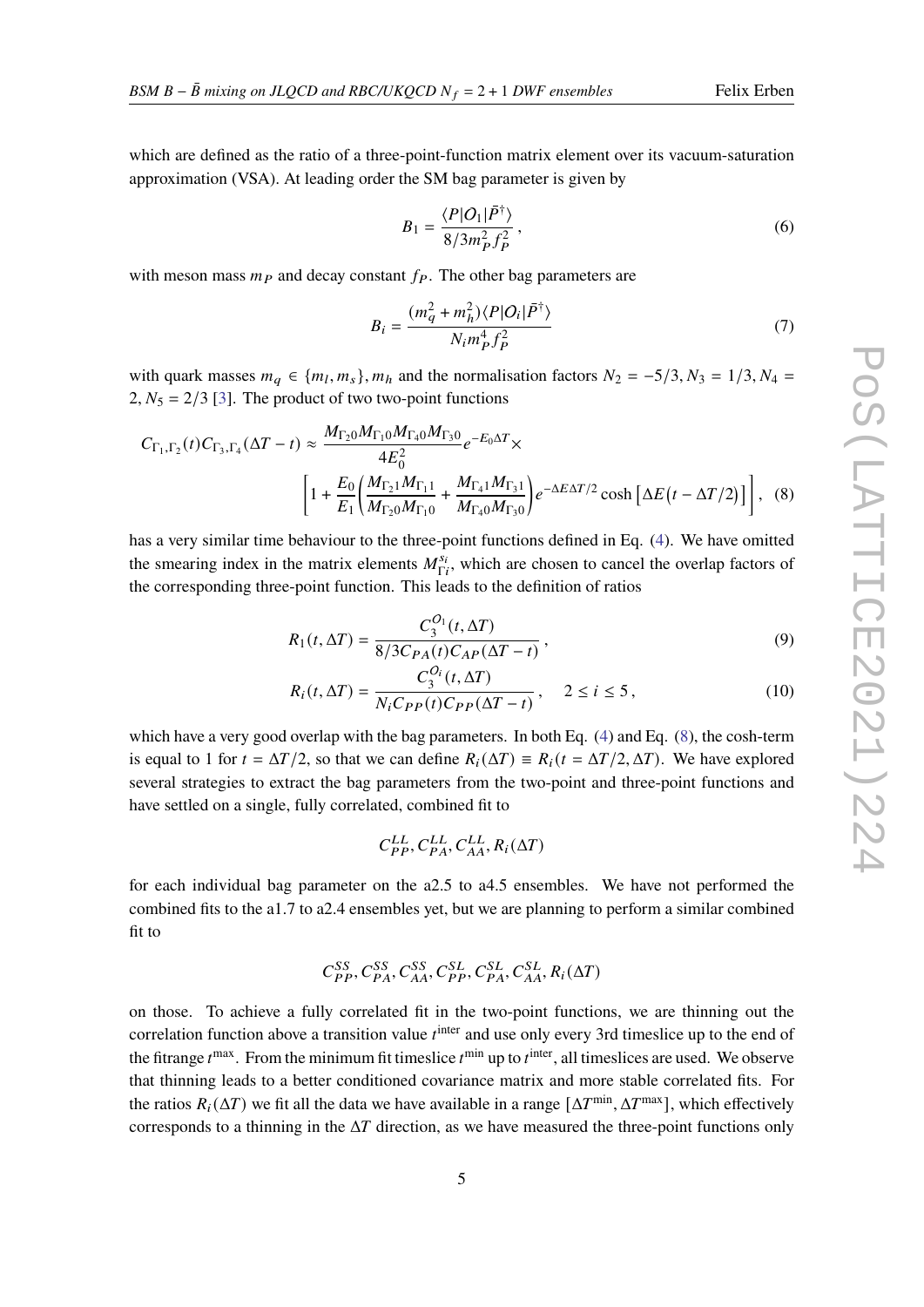<span id="page-5-0"></span>

Figure 3: Data and reconstructed fit function of the lightest heavy-light meson on the a4.5m280 ensemble for the SM mixing operator  $Q_1$ . The left panel shows the three two-point functions, the middle panel shows the ratio of three-point and two-point functions, with the purple fit band showing the bag parameter obtained from the fit. Data points shown in bold are the ones actually used in the fit. In the two point function, all data points between  $t^{\min}$  and a transition time slice  $t^{\text{inter}}$  are taken into account, above that only every 3rd up to  $t^{\text{max}}$ . Only one  $\chi^2$ /dof value is quoted as this is a single, correlated, combined fit to all data shown on both panels. The right panel shows the corresponding correlation matrix, where the large blue square on the top left belongs to the three two-point functions, which nicely decouple their correlations from the ratios.

for a subset of  $\Delta T$  (typically every 4<sup>th</sup> value, but on a2.7m230 on every 2<sup>nd</sup>). An example fit of the lightest heavy-light meson on the a4.5m280 for the SM bag parameter ensemble is shown in Fig. [3.](#page-5-0) The figure also shows the correlation matrix corresponding to the fit, which shows that the ratios and the two-point functions are nicely decorrelated, making this combined fit possible. Earlier attempts to fit the two-point functions directly combined with the raw three-point functions were unstable due to too strong correlations between them. We do a fit like this on each ensemble and for every meson (heavy-light and heavy-strange for 4−6 different heavy masses on each ensemble) and for all five mixing operators. In all cases we can choose fit ranges yielding a good correlated  $\chi^2$ /dof. The RBC/UKQCD ensembles (a1.7, a1.8, a2.4, a2.7) are tuned to be at the physical strange-quark mass. On the JLQCD ensembles, we have two pairs of ensembles (a2.5m310-a/b and a3.6m300-a/b) which differ only in their strange-quark mass, and we interpolate to the physical value using  $2m_K^2 - m_{\pi}^2$ . We find that the effect of the different  $m<sub>s</sub>$  in those ensembles is mild. We show the fit results for the ratio of decay constants  $f_{B_s}/f_{B_l}$  and the ratio of bag parameters  $B_{B_s}/B_{B_l}$  in Fig. [4.](#page-6-0) This figure illustrates the far reach in the heavy-quark mass possible within our setup, which is facilitated, in particular, through the inclusion of the JLQCD ensembles with very fine lattice spacings. In both ratios, the heavy-quark mass dependence is very mild for every ensemble. We quote the ratios and not the individual decay constants or bag parameters as the NPR is not finalised yet. We also show the bare matrix elements  $\langle P|O_i|\overline{P}\rangle$  for the BSM operators in Fig. [5.](#page-7-0)

### **4. Conclusion**

We have presented our progress towards a complete determination of  $B - \bar{B}$  mixing matrix elements on DWF lattices from the JLQCD and RBC/UKQCD collaborations. Our set of ensembles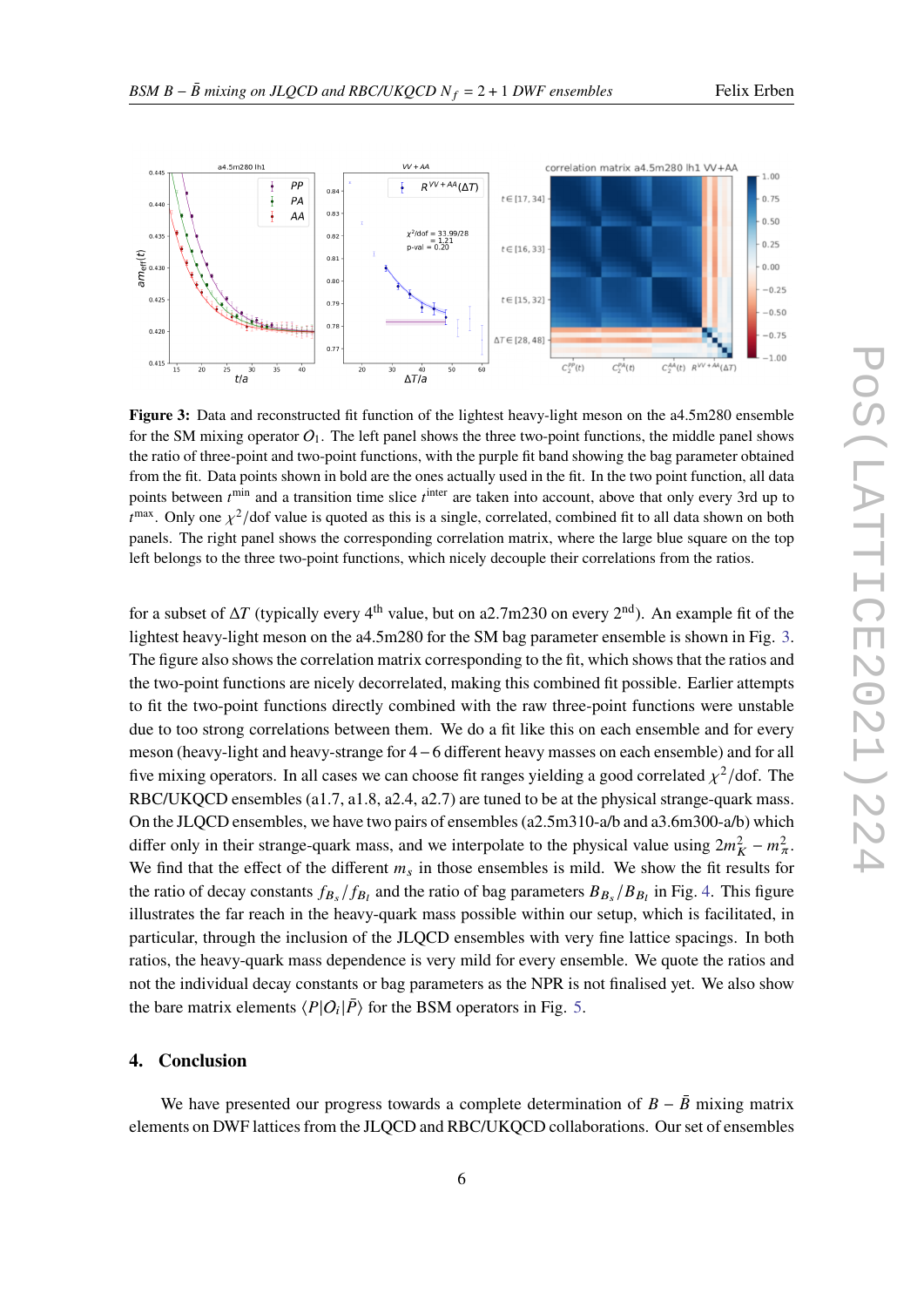<span id="page-6-0"></span>

**Figure 4:** Ratios of decay constants  $f_{B_s}/f_{B_l}$  in the top panel and ratio of bag parameters  $B_{B_s}/B_{B_l}$  in the bottom panel, both for the SM operator  $O_1$ , plotted against the inverse heavy-heavy pseudoscalar mass as a proxy for the heavy-quark mass. The left vertical green line is at the physical  $\eta_b$  and the right vertical line at the physical  $\eta_c$ . Only the JLQCD data (a2.5, a3.6, a4.5) is fitted with the combined fit described in the text. The RBC/UKQCD data (a1.7, a1.8, a2.4, a2.7) is the data from [\[8\]](#page-8-4), which used a different fit method. Using the method described here also for all ensembles is currently being worked on. In the  $SU(3)$  symmetric limit  $(m_\pi \to m_K)$  these ratios are expected to be 1, and ensembles closer to the physical  $m_\pi$  can be seen to have ratios further away from 1. At least in the  $f_{B_s}/f_{B_l}$  ratio, discretisation effects are small, as can be seen by comparing the red a1.7m140 and orange a2.4m140 data.

allows us to control all relevant limits in a combined global fit: Two ensembles are at the physical pion mass, a pair of ensembles to study finite-volume effects and in total six different lattice spacings all the way up to  $a^{-1} = 4.5$  GeV. The heavy-quark masses range from below the physical charm-quark mass to about three-quarters of the bottom-quark mass. We are working on a fully non-perturbative renormalisation using the Rome-Southampton method in the RI-SMOM scheme. On each individual ensemble, a fully correlated, combined fit to two-point functions and ratios of three-point over two-point functions allows us to extract all relevant data with a single  $\chi^2$ /dof for each of the five mixing operators.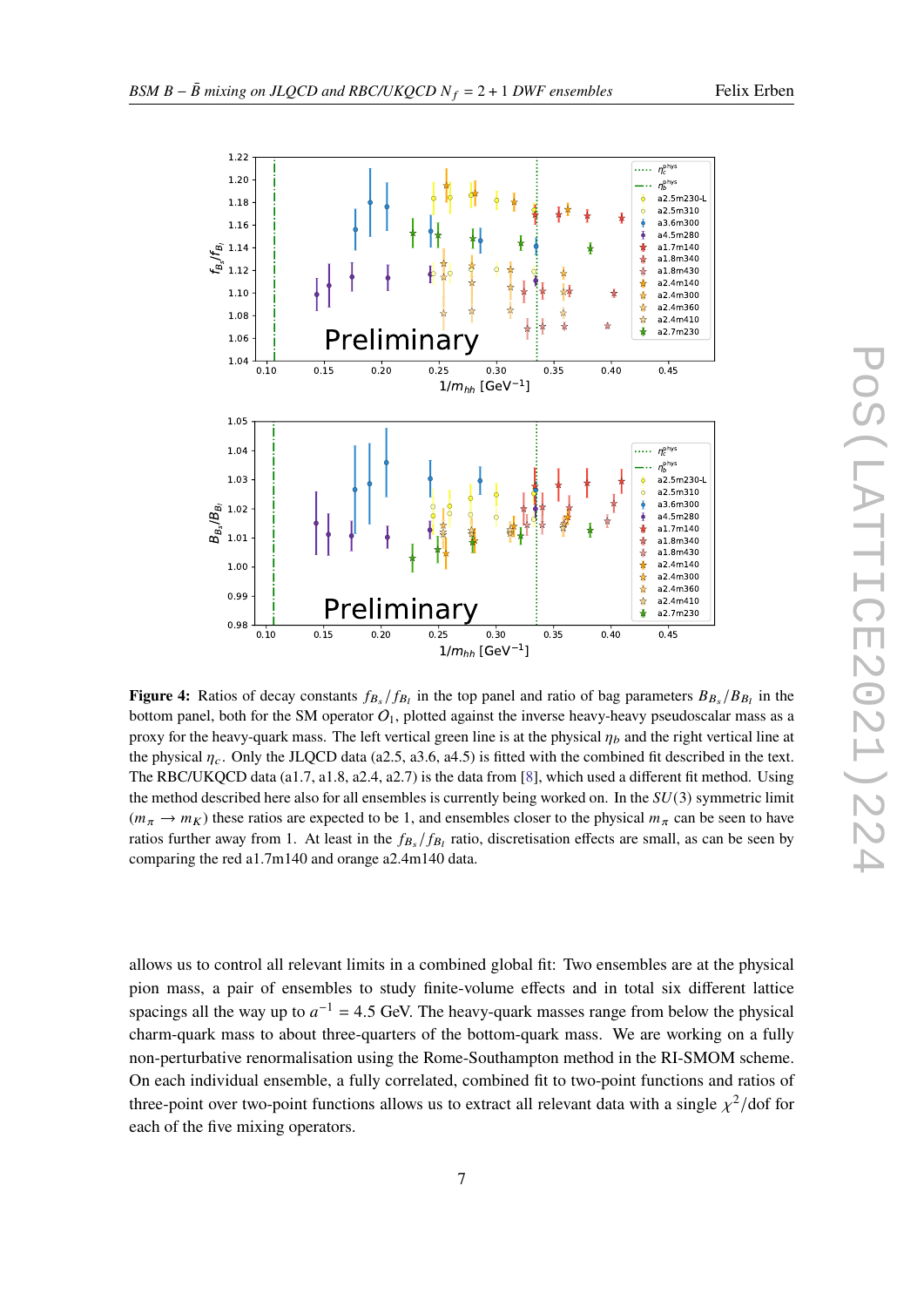<span id="page-7-0"></span>

**Figure 5:** Ratio of matrix elements with BSM operators  $O_2-O_5$  over the matrix element with the SM operator  $O_1$ . The top panels show the ratios for strange-heavy mesons, and the bottom panels show the ratios for light-heavy mesons.

### **Acknowledgements**

The authors thank the members of the RBC, UKQCD and JLQCD Collaborations for helpful discussions and suggestions. This work used the DiRAC Extreme Scaling service at the University of Edinburgh, operated by the Edinburgh Parallel Computing Centre on behalf of the STFC DiRAC HPC Facility (www.dirac.ac.uk). The equipment was funded by BEIS capital funding via STFC grants ST/R00238X/1 and ST/S002537/1 and STFC DiRAC Operations grantST/R001006/1. DiRAC is part of the National e-Infrastructure. F.E. and A.P. received funding from the European Research Council (ERC) under the European Union's Horizon 2020 research and innovation programme under grant agreement No 757646 & A.P. additionally by grant agreement 813942. This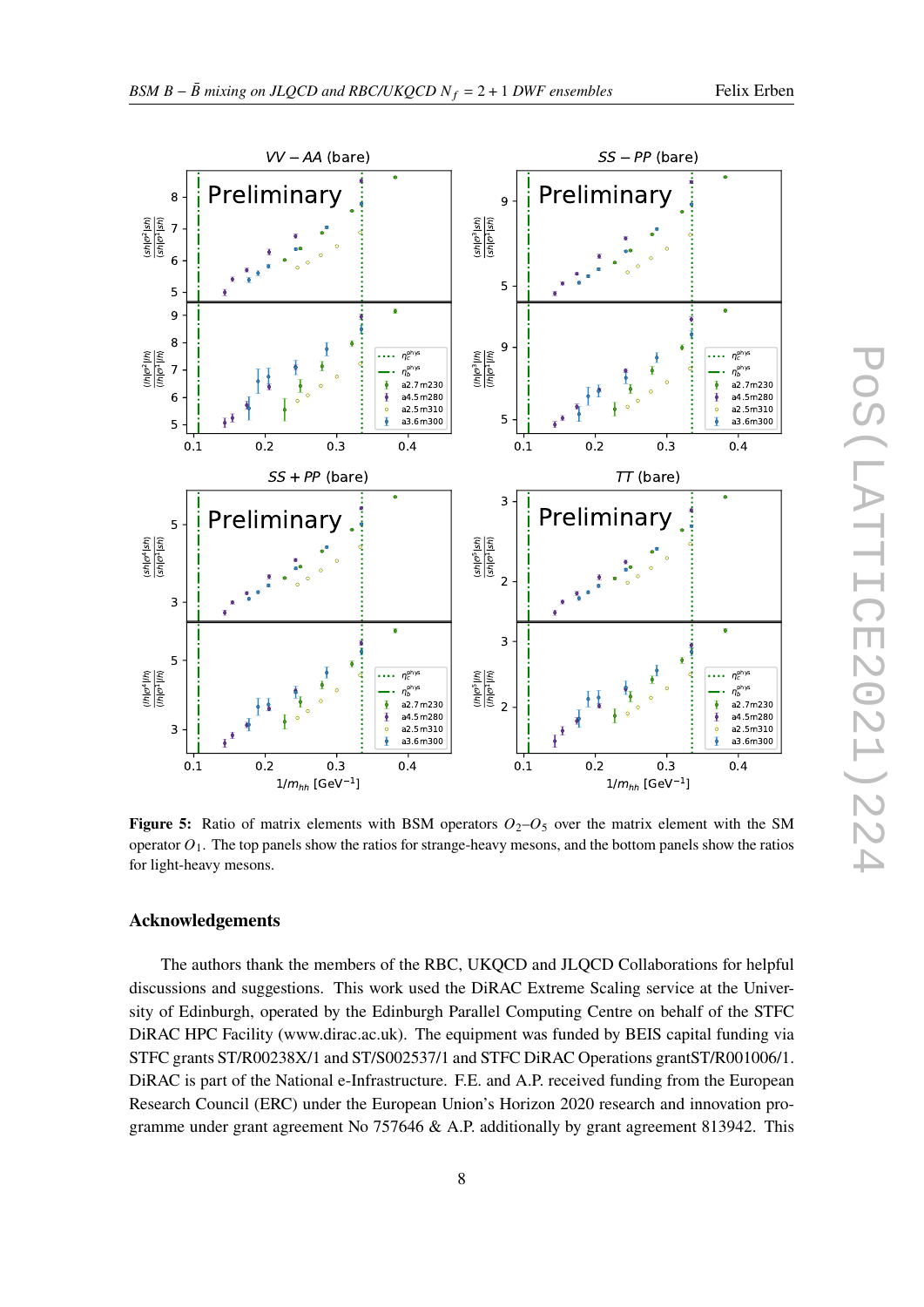research in part used computational resources provided by Multidisciplinary Cooperative Research Program in Center for Computational Sciences, University of Tsukuba and by the HPCI System Research Project (Project ID: hp210146). The work of T.K. is supported in part by JSPS KAKENHI Grant Number 21H01085. A.J. is supported by STFC grant ST/T000775/1. The project leading to this application has received funding from the European Union's Horizon 2020 research and innovation programme under the Marie Skłodowska-Curie grant agreement No 894103.

# **References**

- <span id="page-8-0"></span>[1] RBC/UKQCD collaboration, *JHEP* **11** [\(2016\) 001](https://doi.org/10.1007/JHEP11(2016)001) [[1609.03334](https://arxiv.org/abs/1609.03334)].
- [2] RBC/UKQCD collaboration, *PoS* **[LATTICE2016](https://doi.org/10.22323/1.256.0397)** (2016) 397 [[1703.00392](https://arxiv.org/abs/1703.00392)].
- <span id="page-8-9"></span>[3] RBC/UKQCD collaboration, *JHEP* **10** [\(2017\) 054](https://doi.org/10.1007/JHEP10(2017)054) [[1708.03552](https://arxiv.org/abs/1708.03552)].
- [4] P. Boyle, N. Garron, J. Kettle, A. Khamseh and J. T. Tsang, *[EPJ Web Conf.](https://doi.org/10.1051/epjconf/201817513010)* **175** (2018) 13010 [[1710.09176](https://arxiv.org/abs/1710.09176)].
- <span id="page-8-1"></span>[5] P. Boyle, N. Garron, R. J. Hudspith, A. Jüttner, J. Kettle, A. Khamseh et al., *[PoS](https://doi.org/10.22323/1.334.0285)* **[LATTICE2018](https://doi.org/10.22323/1.334.0285)** (2019) 285 [[1812.04981](https://arxiv.org/abs/1812.04981)].
- <span id="page-8-2"></span>[6] C. Albertus et al., *[Phys. Rev. D](https://doi.org/10.1103/PhysRevD.82.014505)* **82** (2010) 014505 [[1001.2023](https://arxiv.org/abs/1001.2023)].
- <span id="page-8-3"></span>[7] Y. Aoki, T. Ishikawa, T. Izubuchi, C. Lehner and A. Soni, *[Phys. Rev. D](https://doi.org/10.1103/PhysRevD.91.114505)* **91** (2015) 114505 [[1406.6192](https://arxiv.org/abs/1406.6192)].
- <span id="page-8-4"></span>[8] RBC/UKQCD collaboration, [1812.08791](https://arxiv.org/abs/1812.08791).
- <span id="page-8-5"></span>[9] G. Martinelli, C. Pittori, C. T. Sachrajda, M. Testa and A. Vladikas, *[Nucl. Phys. B](https://doi.org/10.1016/0550-3213(95)00126-D)* **445** (1995) [81](https://doi.org/10.1016/0550-3213(95)00126-D) [[hep-lat/9411010](https://arxiv.org/abs/hep-lat/9411010)].
- <span id="page-8-6"></span>[10] C. Sturm, Y. Aoki, N. H. Christ, T. Izubuchi, C. T. C. Sachrajda and A. Soni, *[Phys. Rev. D](https://doi.org/10.1103/PhysRevD.80.014501)* **80** [\(2009\) 014501](https://doi.org/10.1103/PhysRevD.80.014501) [[0901.2599](https://arxiv.org/abs/0901.2599)].
- <span id="page-8-7"></span>[11] HFLAV collaboration, *[Eur. Phys. J. C](https://doi.org/10.1140/epjc/s10052-020-8156-7)* **81** (2021) 226 [[1909.12524](https://arxiv.org/abs/1909.12524)].
- <span id="page-8-8"></span>[12] ARGUS collaboration, *[Phys. Lett. B](https://doi.org/10.1016/0370-2693(87)91177-4)* **192** (1987) 245.
- [13] CDF collaboration, *[Phys. Rev. Lett.](https://doi.org/10.1103/PhysRevLett.97.242003)* **97** (2006) 242003 [[hep-ex/0609040](https://arxiv.org/abs/hep-ex/0609040)].
- [14] LHC<sub>B</sub> collaboration, *[Phys. Lett. B](https://doi.org/10.1016/j.physletb.2012.02.031)* **709** (2012) 177 [[1112.4311](https://arxiv.org/abs/1112.4311)].
- [15] LHC<sub>B</sub> collaboration, *[Eur. Phys. J. C](https://doi.org/10.1140/epjc/s10052-012-2022-1)* 72 (2012) 2022 [[1202.4979](https://arxiv.org/abs/1202.4979)].
- [16] LHCB collaboration, *[Phys. Lett. B](https://doi.org/10.1016/j.physletb.2013.01.019)* **719** (2013) 318 [[1210.6750](https://arxiv.org/abs/1210.6750)].
- [17] LHC<sub>B</sub> collaboration, *[New J. Phys.](https://doi.org/10.1088/1367-2630/15/5/053021)* **15** (2013) 053021 [[1304.4741](https://arxiv.org/abs/1304.4741)].
- [18] LHC<sub>B</sub> collaboration, *[Eur. Phys. J. C](https://doi.org/10.1140/epjc/s10052-013-2655-8)* 73 (2013) 2655 [[1308.1302](https://arxiv.org/abs/1308.1302)].